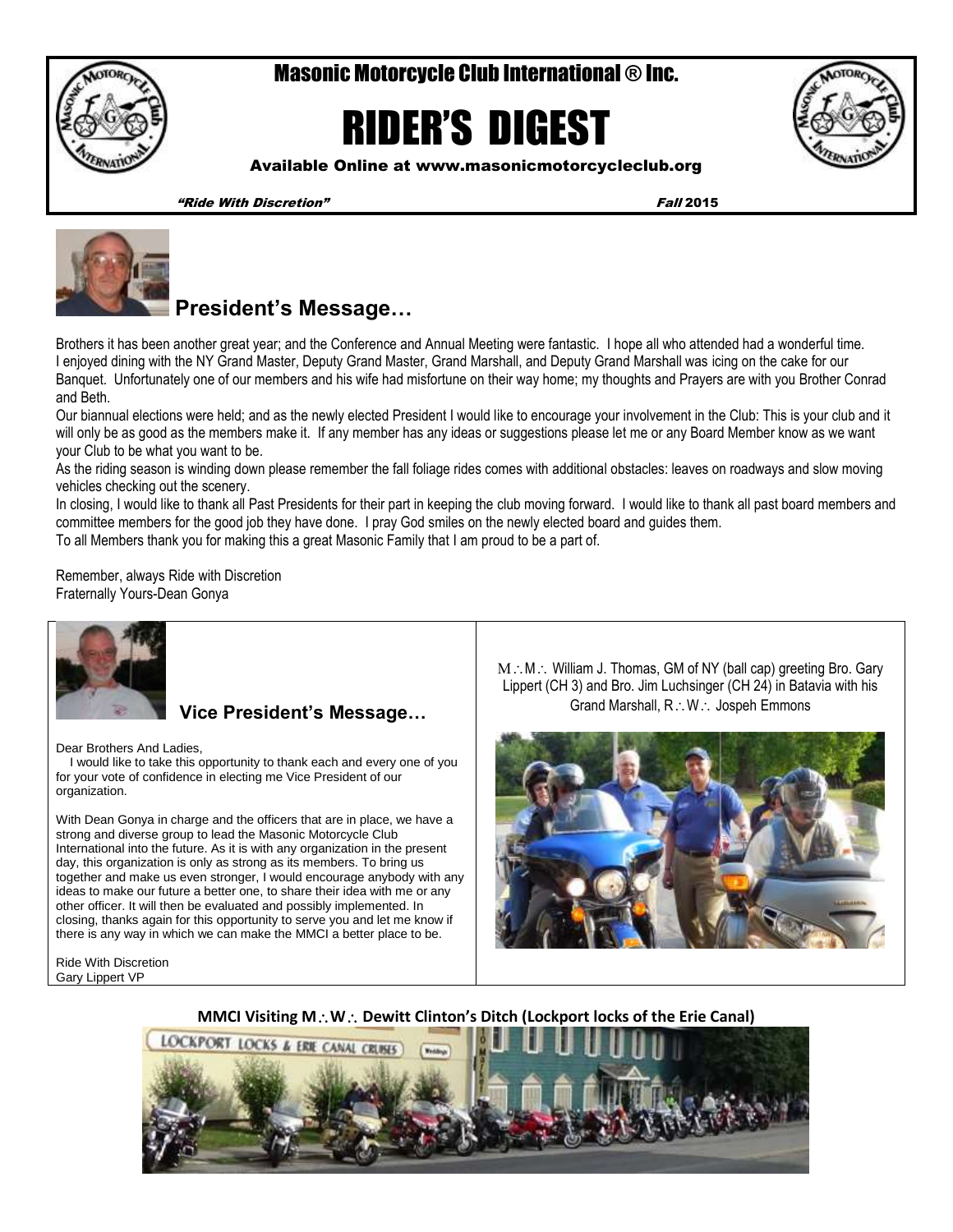## **Annual General Membership Meeting & Biennial Election of Officers August 13th, 2015 – Day's Inn, Batavia, NY**

President Ron Ferraro called the meeting to order at 9:00 AM. All International Officers were present in person with the exception of Lifetime Trustees Rich Kovac and Cliff Wilson; Trustee Gordy Aune, Jr. Chapters attending were: 1, 3, 6, 7, 8, 12, 14, 15, 24, 25, 32, & 54. After the opening prayer and pledge to the flag a motion to approve the minutes of the March 28<sup>th</sup>, 2015 quarterly meeting as published was moved and approved.

#### **Officers Reports**:

- President Welcomed all present and thanked his fellow Executive Board officers for their assistance the past two years.
- Vice President Thanked the members for their support the past two years.
- Secretary Currently the Club has 539 members, with 59 still owing 2016 dues, Chapters 48, 49, and 53 have not paid the current dues (33 Brothers). Since the last annual meeting the Board has approved the formation of Chapter 56 in Carmel, NY with 21 Brothers.
- Treasurer Reported that the Audit committee provided a favorable report, the Club is solvent, and the processes and systems put into place with the Secretary and Quartermaster are working well. Financial records older than 7 years have been destroyed.
- Trustees (Randy Headdings 6 year, Gary Lippert 4 year, Gordy Aune Jr. 2 year) Nothing to report.

#### **Committee Reports**:

The following Committees had no reports to present - Grievance (Neal Forbes), Safety (Tom Boyle), Audit (Gordy Rudd), and Finance (George Detweiler), Positive Growth & Retention (Ken White).

- By-Laws (John VanKirk) Formal proposal to add the Shiny Side Up as a permanent Committee to the By-Laws. *Purpose: To promote communication and the tenants of the Masonic Fraternity in regards to the health & welfare of the Club's membership. The Committee is charged with the facilitation of the provision of tokens of sympathy, support, and/or congratulations on behalf of the Club and its members, either from the membership and/or those funds it has raised for this purpose.* Motion approved by the Board and passed by the General Membership.
- Membership (Kent Dorney)
	- $\circ$  Chapters 34 (NY) and 45 (Italy) have not paid dues for 2 years motion to suspend passed by vote of the Membership.
	- $\circ$  Bro. Detweiler will attempt to make contact with CH 45 as he may have some additional avenues open to him.
- Nominations (Don Crete) Nominations have been received for all officer positions, some positions will have contenders this year.
- Web Site (Doug Kelly) Doug will be taking a lesser role, Bro. Mark Dewer (CH 24) will be working with Doug to update the website.
- Quartermaster (Cliff Wilson)
	- o Sales of \$769.00 since the last annual report.
	- o MMCI has a new ball cap with an embroidered logo. Selling for \$13.00 each.
- Death Benefit (Dick Morse):
	- $\circ$  A moment of silence was held for Bro. Bob Frawley (CH 14) who was summoned to the Grand Lodge Above on July 25<sup>th</sup> and Bonnie Baker, widow of founding member Rex Baker, who passed this past Spring.
	- o After discussion a motion was made to increase the DBF disbursement from \$200/\$400 to \$300/\$500. Carried.
- Shiny Side Up (Connie Dorney)
	- o Karen Gonya is being added to the Committee due to the passing of Bonnie Baker.
	- o The Committee remains financially solvent and self-sufficient.
- Conference (Dean/Kent)
	- o The Committee hopes everyone has had a good time.

#### **Old Business**

Challenge Coin. Uncle Dick reports they are in production but were not available in time for the Conference. Will sell for \$12 each.

#### **New Business**

- Future Conferences The following future conference was approved by the General Membership
	- o 2016 Harrison Arkansas, August 1st 5<sup>th</sup> at the Quality Inn (\$70 per night). Hosted by Ron & Shelia Ferraro & CH 24
		- Day trip to Branson, MO looking into possibly attending a show
	- o Additionally proposed for future years
		- 2017 CH 24 is proposing Siren, Wisconsin, July 31st August 4th, 2017 Bear Den, Gandy Dancer \$71 per night
		- ◆ 2018 CH 3 & 7 (Gary Lippert / Tim Brooks) Springfield, OH, July 30<sup>th</sup> August 3<sup>rd</sup>, 2018 Hotel for \$69 per night (2016 rates)
- Bro. Conrad Jackson proposed a ladies patch
	- o Replace the Square, Compass, & Working Tools that make the motorcycle with a Forget-Me-Not
	- o After discussion President Ferraro appointed a committee to investigate further with Bro. Jackson as Chair.
- Bro. Tim Brooks moved that the Club purchase 12 magnetic or window mounted flags for use on 4 wheel vehicles so the bikes can keep track of them.
- Newsletter the Board approved printing the newsletter in color for the next year. Estimated cost is \$280 annually
- Election of Officers
- The following were elected Unanimously Dean Gonya, President; Gary Lippert, VP; George Detweiler, Treasurer; Kent Dorney, Secretary; Ken White, 6 year Trustee. Gordy Aune, Jr. and Jeff Killian were nominated to fullfil the remaining 2 yrs of Gary's Trustee position, Jeff Killian had the majority vote.
- Next Exec. Board Meeting Date & Location Appalachin, NY, date to be determined and posted on the website.

After the Closing Prayer the meeting was adjourned at 10:43 AM. Respectfully submitted, Kent A. Dorney, IS/PP.

# MMCI Riders Digest – Spring 2015 2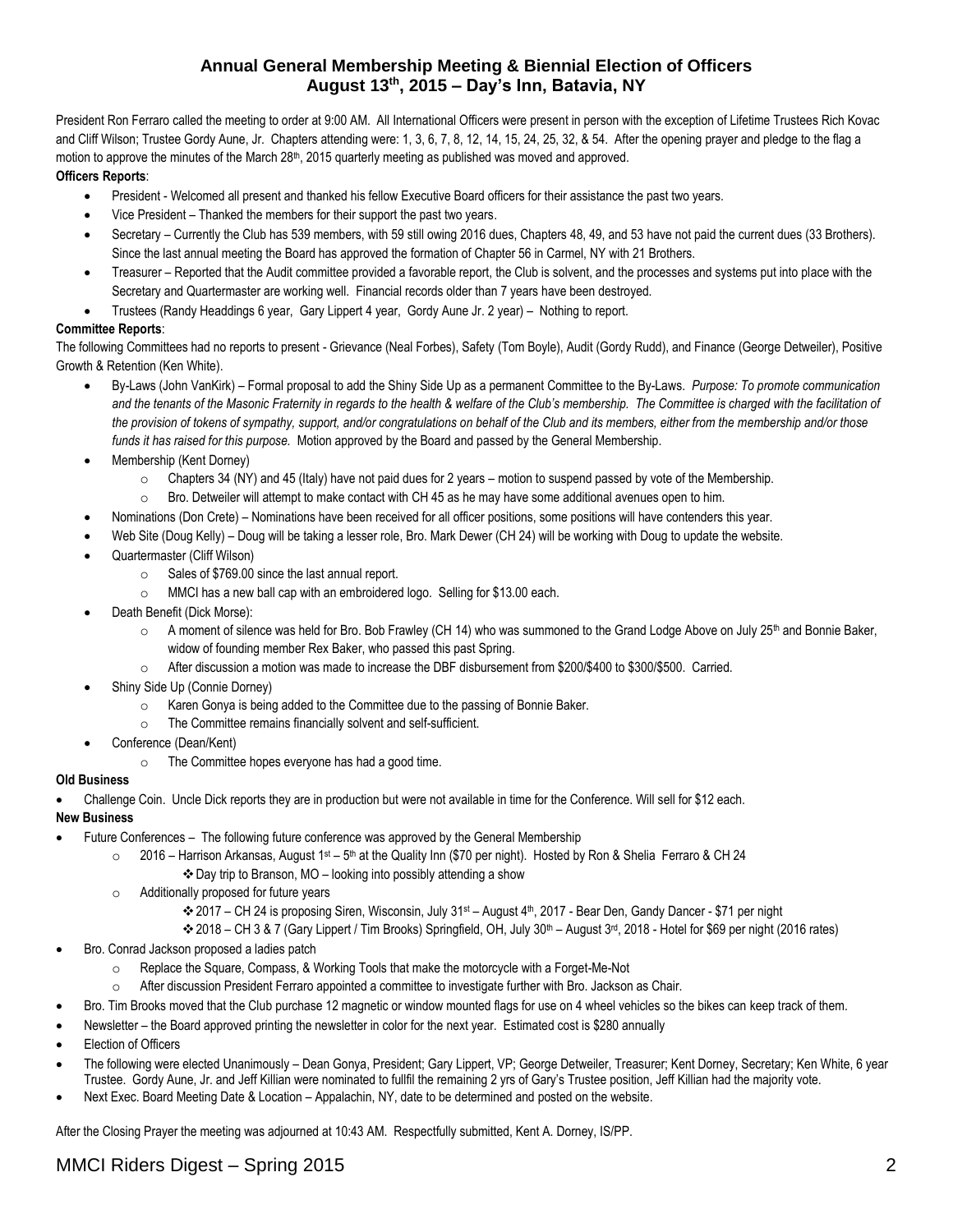## **Conference 2015 & Biennial Election and Installation of Officers August 9th - 14th, 2015 / Batavia, New York**

Monday - There was a wonderful wine tour conducted by the wonderful Connie Dorney.







While 10 Brothers had lunch in Buffalo with some local Brothers.

Tuesday - trip to Lockport for boat ride through the Erie Canal locks, followed by lunch at Lockport Lodge.



The Eire Canal was built under the leadership of NY Governor Dewitt Clinton (1817-1828), who served the Craft as Grand Master of NY (1806- 1819).



Evening was Larkin Square in Buffalo for Food Truck Tuesday – included a bike and rider wash at no extra charge!

Wednesday ride was to Niagara Falls. Some members chose to stay at the Falls all day, while others took extended ride to Lewiston. Most enjoyed a ride on the Maid of the Mist.



Dinner Wednesday was provided at The Sweet Home Lodge in Amherst followed an ice cream social at Oliver's in Batavia.



A group of Brothers made a late evening of it as they assisted Harmonie Lodge in the making of three Masons. Many thanks to W .: Joshua Heim, Master of the Lodge for accommodating our traveling Brothers who were not dressed for the occasion but welcomed MMCI on the Level.

Thursday - annual meeting and elections followed by a ride to Letchworth State Park. That evening was the annual Banquet and Installation of Officers which was attended by the NY Grand Master, Deputy Grand Master, Grand Marshall and the Deputy Grand Marshall and their Wives.



Yes, we actually trusted Ken White to behave himself with Grand Master William J. Thomas and his wife Susan. Ms. Amy Lebraun, a local OES member kept an eye on Ken for us! Thanks, Amy…

Friday - We had a great send-off breakfast at Bob Evans.

. Thank you to all that were in attendance. Those unable to attend I hope to see you at future conferences. I would like to Personally Thank my wife Karen Gonya, and Kent and Connie Dorney for Putting on a great Conference. I hope to see all at the 2016 conference in Harrison Arkansas.

Fraternally Yours Dean Gonya, President 2015-2017

# MMCI Riders Digest – Spring 2015 3